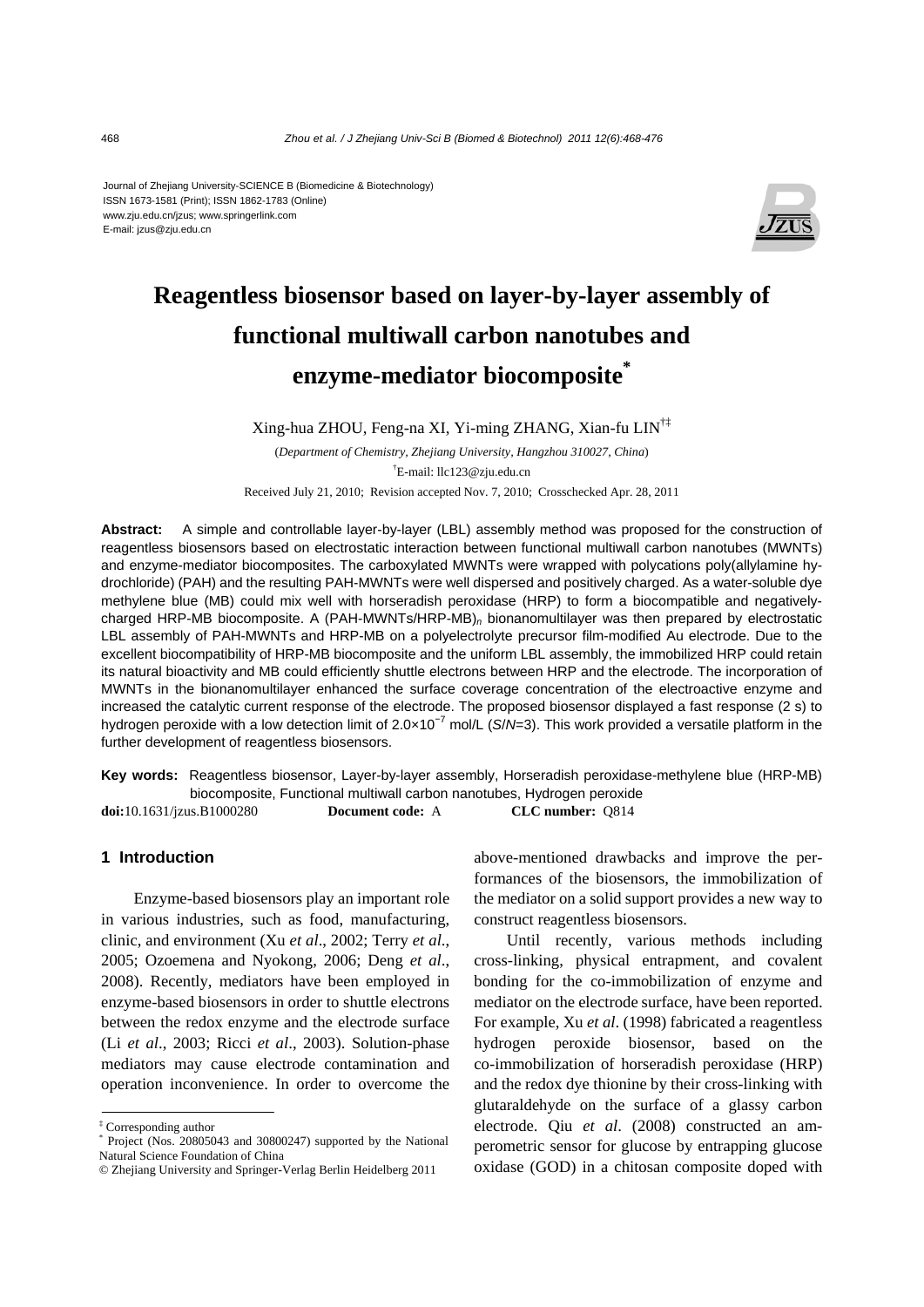ferrocene-modified multiwall carbon nanotubes which acted as an electron transfer mediator. Ma *et al*. (2009) used 2,6-pyridinedicarboxylic acid (PDC) polymer as the matrix to covalently immobilize thionine as a mediator, and then successfully adsorbed hemoglobin on the nano-Au which was electrodeposited onto a thionine-modified electrode surface. Among the above methods, time-consuming and uncontrollable fabrication processes were involved and the film thickness was difficult to control. Therefore, a new method was required for the preparation of biosensors with controllability and high order.

The layer-by-layer (LBL) assembly offering an easy and inexpensive process for multilayer formation has attracted much attention in recent years (Fendler, 1996; Hammond, 2004; Shi *et al*., 2007; Ou *et al*., 2008). Various charged materials, such as nanotubes (Mamedov *et al*., 2002), organic dyes (Cooper *et al*., 1995), and proteins (Liu and Lin, 2006), could be used as components to prepare multilayer films with high order at nanoscale via LBL assembly. Furthermore, the LBL method is conducted in aqueous solutions under mild conditions, which retains the activities of biomolecules (Ariga *et al*., 2007; Yao and Hu, 2010).

Recently, carbon nanotubes (CNTs) have been conducted in LBL assembly due to their specific characteristics including high surface-to-volume ratio, high chemical stability, and good electric conductivity (Kim *et al*., 2008; Sheng and Zheng, 2009). In order to subject CNTs to the electrostatic LBL assembly, charged sites have to be attached to the carbon nanotube structures. Wrapping CNTs with polyelectrolytes is an effective method. For example, multiwall carbon nanotubes (MWNTs) could interact with poly(allylamine hydrochloride) (PAH) and the resulting PAH-MWNTs are well dispersed and positively charged.

In this work, a type of reagentless biosensor, based on electrostatic LBL assembly of functional MWNTs and enzyme-mediator biocomposites, was proposed. HRP was chosen as a model enzyme and methylene blue (MB) was selected as a model mediator. By the use of a simple premixing procedure, a well-biocompatible and negatively-charged HRP-MB biocomposite was obtained. A (PAH-MWNTs/ HRP-MB)*n* multilayer film was then prepared based on electrostatic LBL assembly of positively-charged PAH-MWNTs and negatively-charged HRP-MB on a gold electrode. Due to the excellent biocompatibility of HRP-MB biocomposite and the uniform LBL assembly, the immobilized HRP could retain its natural bioactivity and MB could efficiently shuttle electrons between HRP and the electrode. The incorporation of MWNTs in the bionanomultilayer enhanced the surface coverage concentration of the electroactive enzyme and increased the catalytic current response of the electrode. The prepared biosensor exhibited an electrocatalytic activity to the reduction of hydrogen peroxide with a fast response, a low detection limit, and an effective anti-interference capability.

#### **2 Materials and methods**

#### **2.1 Reagents**

HRP (EC 1.11.1.7, 250 U/mg) was purchased from Shanghai Lizhu Dongfeng Biotechnology Co., Ltd., China. MB was purchased from Shanghai Reagent Company. MWNTs were purchased from Nanoport Co., Ltd. (Shenzhen, China). 3-Mercapto-1 propanesulfonic acid sodium salt (MPS) was obtained from Aldrich Chemical Company, Inc., USA. Poly(sodium-*p*-styrene-sulfonate) (PSS;  $M_{\text{w}}$  70000) and PAH  $(M_w 15000)$  were both purchased from Sigma-Aldrich Co., Ltd., UK. Dilute  $H_2O_2$  solutions were all freshly prepared from a  $30\%$  H<sub>2</sub>O<sub>2</sub> solution. All other chemicals were of analytical grade and used without further purification. Water used in this work was doubly distilled.

## **2.2 Preparations of functional MWNTs and HRP-MB biocomposite**

The carboxylated MWNTs were obtained according to the procedures reported previously (Liu L.J. *et al*., 2008). The carboxylated MWNTs (1 mg/ml) were then dispersed in 0.04 mol/L barbital buffer (pH 9.0) containing 1 mg/ml PAH with 5 min ultrasonication. The resulting PAH-wrapped MWNTs (PAH-MWNTs) were well dispersed.

The HRP-MB biocomposite was obtained by a simple premixing procedure. Briefly, 1 mg/ml HRP and 0.33 mg/ml MB were mixed in 0.04 mol/L barbital buffer (pH 8.0) to form a homogeneous solution. The obtained HRP-MB biocomposite was well biocompatible.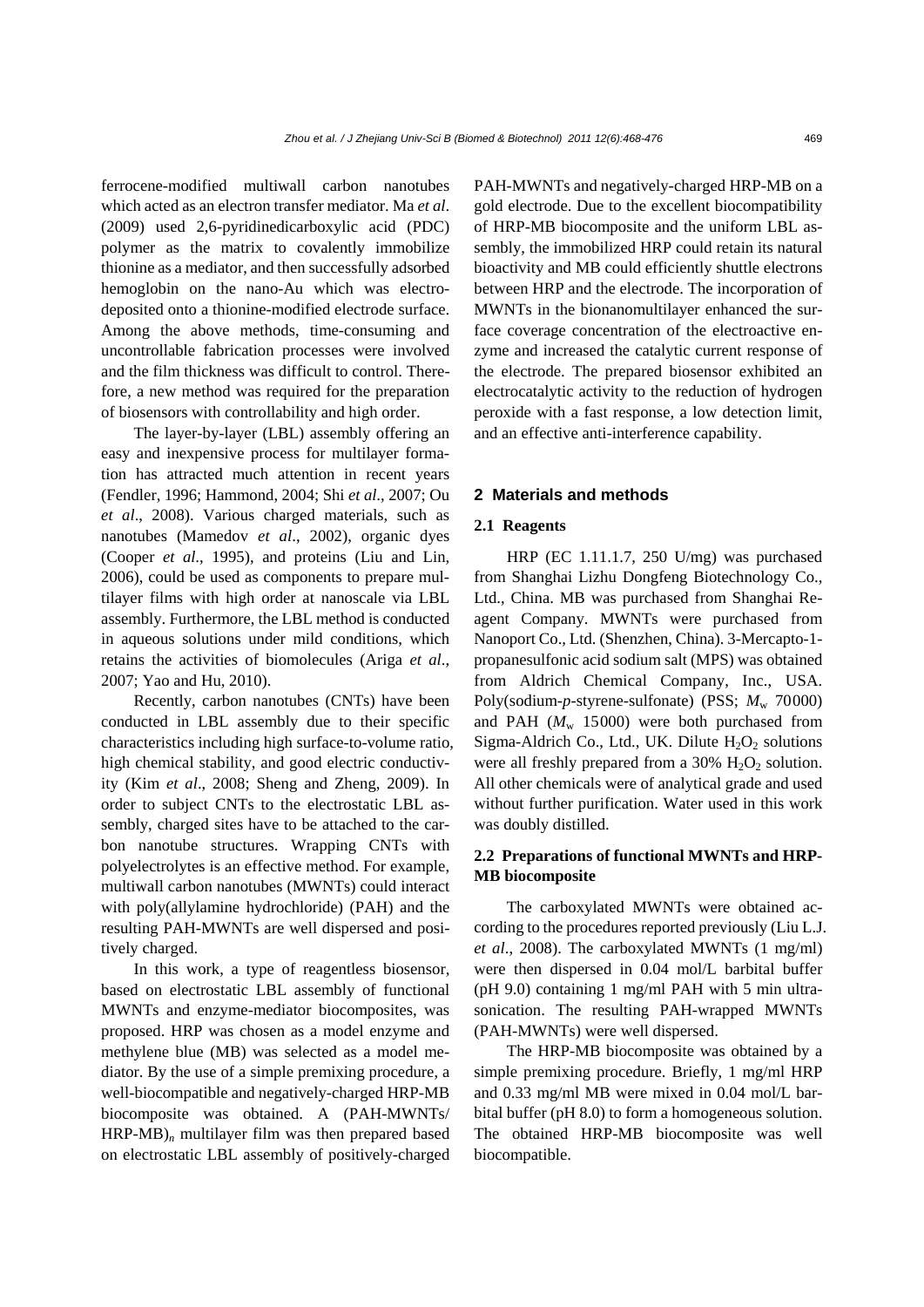#### **2.3 Preparation of polyelectrolyte precursor film**

Prior to modification, the bare Au electrode was thoroughly polished with emery paper and alumina slurry in order of 1.0, 0.5, 0.03  $\mu$ m, followed by ultrasonication in water. Next, the electrode was immersed in a freshly prepared piranha solution (30%  $H<sub>2</sub>O<sub>2</sub>$  and 98%  $H<sub>2</sub>SO<sub>4</sub>; 1/3, v/v$  for 40 min. After this, the electrode was rinsed with doubly distilled water and electrochemically pretreated with cyclic potential scanning between 1.5 and  $-0.2$  V in 0.2 mol/L H<sub>2</sub>SO<sub>4</sub> solution to obtain a clean gold electrode. Afterwards, the pretreated electrode was immersed in 0.02 mol/L MPS aqueous solution for 12 h to create a negative monolayer. The resulting electrode was then sequentially immersed in 1 mg/ml polycation PAH and polyanion PSS solutions for 20 min. PAH and PSS solutions were both prepared with pH 12.0 glycine-NaOH buffer including 0.4 mol/L NaCl. Thus, a PAH/PSS polyelectrolyte precursor film was successfully assembled on the gold electrode surface.

## **2.4 Preparation of (PAH-MWNTs/HRP-MB)***<sup>n</sup>* **bionanomultilayer**

The Au electrode modified with polyelectrolyte precursor film was then sequentially dipped into the PAH-MWNTs and HRP-MB solutions for 40 min. Thus, the (PAH-MWNTs/HRP-MB)*n* bionanomultilayer was prepared on the Au electrode via LBL assembly. The assembly process is shown in Fig. 1.



**Fig. 1 Schematic illustration of LBL assembly of PAH-MWNTs and HRP-MB on an Au electrode modified with a polyelectrolyte precursor film** 

The Si-wafer used for scanning electron microscope (SEM) characterization and the poly(ethylene terephthalate) (PET) film used for ultraviolet-visible (UV-Vis) characterization were pretreated in 1.5 mol/L NaOH for 20 min to create a negatively-charged surface. The procedure used to assemble the (PAH-MWNTs/HRP-MB)*n* bionanomultilayer on Si-wafer or PET film was the same as that used for the Au electrode.

#### **2.5 Worthington method**

The Worthington method involved a reaction system of  $H_2O_2$  and 4-amino antipyrine, which was catalyzed by HRP (Jiang *et al*., 2004). The experiment included three steps. Firstly, PET films were cut into the same size (1 cm×1 cm). Secondly, six bilayers of PAH/HRP-MB or PAH-MWNTs/HRP-MB based on LBL assembly of PAH or PAH-MWNTs and HRP-MB were assembled on the PET film. Thirdly, the modified PET film was immersed in a reaction system of  $H_2O_2$  and 4-amino antipyrine. The system was catalyzed by HRP. After 5 min, the film was taken out and a spectrophotometer was used to measure the absorption of the red product of the reaction system at about 500 nm.

#### **2.6 Characterization and electrochemical measurements**

UV-Vis spectra were recorded using a Shimadzu UV-2550 spectrophotometer (Shimadzu International Trading Co., Ltd., Shanghai, China). The morphology of the bionanomultilayer was characterized with the use of a Sirion-100 instrument (FEI, USA) at an operation voltage of 5.0 kV. The zeta potential was measured using a Malvern Zetasizer 3000HSA (Malvern Instruments Ltd., Malvern, UK) to determine the effect of surface-charge in the PAH-MWNTs and HRP-MB solutions. Electrochemical measurements were carried out by a CHI 650 electrochemical analyzer (CH Instrument Company, Shanghai, China). A conventional three-electrode cell was used. A bare or modified gold electrode was used as a working electrode, and a platinum disk was used as an auxiliary electrode, with a saturated calomel electrode (SCE) used as a reference.

#### **3 Results and discussion**

#### **3.1 Characteristics of HRP-MB**

The HRP-MB biocomposite was prepared by premixing HRP and MB in solution. The UV-Vis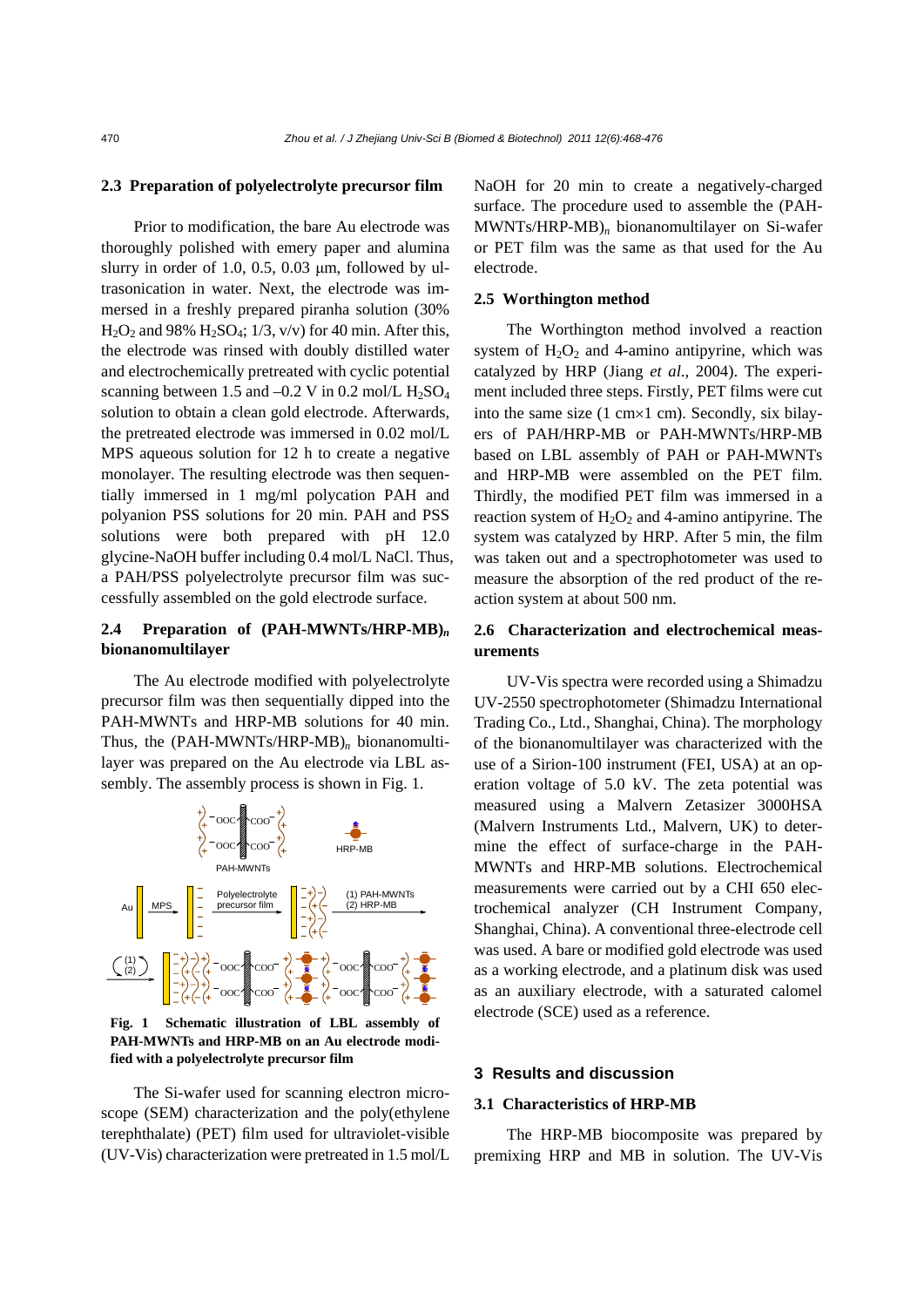spectra of MB, HRP, and HRP-MB solutions from 300 to 900 nm were shown in Fig. 2. The absorption peak of MB solution was observed at 665 nm (Fig. 2a). The HRP solution showed a typical absorption peak around 403 nm (Fig. 2b). The HRP-MB solution showed two absorption bands located at 665 and 404 nm (Fig. 2c), which were similar to those of the native solutions of MB and HRP. According to above results, the HRP-MB composite was well biocompatible, and HRP mixed in the current system could retain its natural bioactivity.



**Fig. 2 UV-Vis absorption spectra of MB (a), HRP (b), and HRP-MB (c) solutions**

## **3.2 Preparation of (PAH-MWNTs/HRP-MB)***<sup>n</sup>* **bionanomultilayer**

In the pH 8.0 solution, the HRP molecules, with an isoelectric point at 7.2, were introduced to be negatively charged. MB was a cationic dye. Negatively-charged HRP could interact with positively-charged MB to form an HRP-MB composite (HRP/MB, mole ratio 3/1). The carboxylated negatively-charged MWNTs could interact with polycations PAH (PAH/MWNTs, mole ratio 1/1). The zeta potential measurements were performed to determine the effect of surface-charge in PAH-MWNTs and HRP-MB solutions. The zeta potential values of PAH-MWNTs at pH 9.0 and HRP-MB at pH 8.0 were +34.9 and –3.2 mV, respectively. The result clearly identified that the PAH-MWNTs and HRP-MB were positively and negatively charged, respectively.

A schematic representation of Au/precursor film/ (PAH-MWNTs/HRP-MB)*n* fabrication is showed in Fig. 1 and involved three steps. Firstly, MPS was assembled on the bare gold electrode to create a negatively-charged surface through covalent bonding between the sulfonic groups and the gold electrode. Secondly, polycations PAH and polyanions PSS were sequentially assembled on the MPS-modified electrode through electrostatic adsorption. The fabricated polyelectrolyte precursor film with outermost negative charge was used as a base for the next assembly. Thirdly, a (PAH-MWNTs/HRP-MB)*n* bionanomultilayer film was prepared by electrostatic LBL assembly of positively-charged PAH-MWNTs and negatively-charged HRP-MB. The influence of the bilayer number of PAH-MWNTs/HRP-MB on the response of the biosensor was investigated. The sensitivity of the modified electrode increased with the bilayer number growing from one to six. Therefore, six bilayers were chosen.

## **3.3 Characterization of (PAH-MWNTs/HRP-MB)***<sup>n</sup>* **bionanomutilayer**

Fig. 3 showed the UV-Vis spectra of six bilayers of PAH/HRP-MB (Fig. 3a) and PAH-MWNTs/ HRP-MB (Fig. 3b) on PET films by Worthington method. The absorption peak at about 500 nm represented the activity of HRP immobilized on the PET film. As can be seen, the absorption peak of six bilayers of PAH-MWNTs/HRP-MB was obviously higher than that of PAH/HRP-MB, which indicated that the surface coverage concentration of the electroactive enzyme was enhanced by the usage of MWNTs. This result identified that MWNTs with a highly-accessible surface area could be used as predominant materials for enzyme immobilization.



**Fig. 3 UV-Vis absorption spectra of six bilayers of PAH/HRP-MB (a) and PAH-MWNTs/HRP-MB (b) on PET films** 

The LBL assembly of (PAH-MWNTs/HRP-MB)*<sup>n</sup>* bionanomultilayer was also characterized by SEM.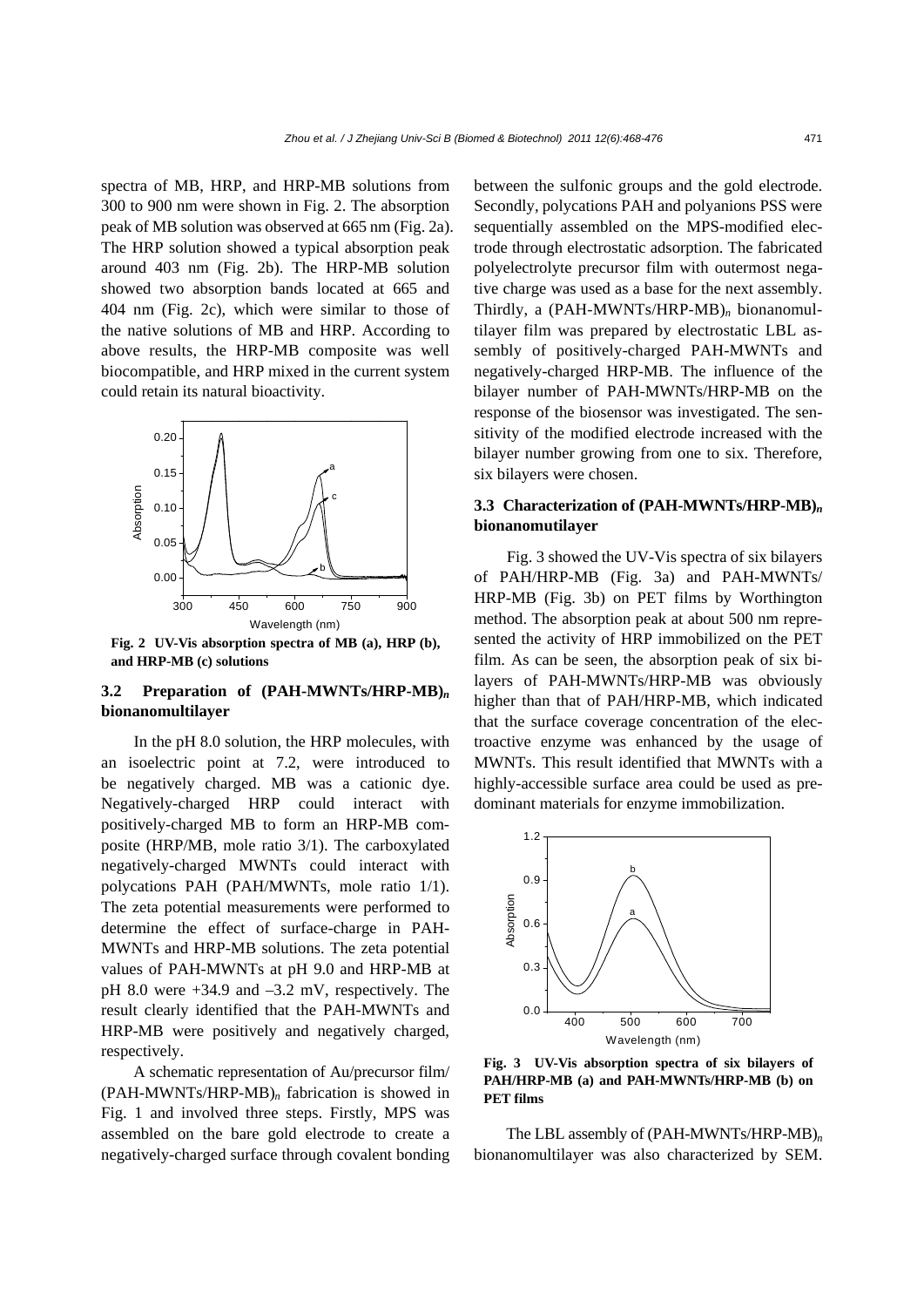Fig. 4 showed the SEM images of different bilayers of PAH-MWNTs/HRP-MB immobilized on the Si-wafer surface. When the first bilayer of PAH-MWNTs/HRP-MB was immobilized, MWNTs were sparsely dispersed on the Si-wafer surface (Fig. 4a). After the bilayer number increased to three, an obvious increase in MWNTs coverage was observed (Fig. 4b). Finally, when the bilayer number increased to six, the Si-wafer surface was fully covered with MWNTs (Fig. 4c). From the high magnification image (Fig. 4d), high-density carbon nanotubes were clearly visible. A uniform (PAH-MWNTs/HRP-MB)*<sup>n</sup>* multilayer film was formed on the substrate surface.



**Fig. 4 SEM images of one bilayer (a), three bilayers (b), and six bilayers (c) of PAH-MWNTs/HRP-MB on the Si-wafer surface, and six bilayers of PAH-MWNTs/ HRP-MB at high-magnification (d)**

## **3.4 Electrochemical characteristics of the developed electrode**

Fig. 5 showed the cyclic voltammetries (CVs) of gold electrodes modified with six bilayers of PAH-MWNTs/HRP and PAH-MWNTs/HRP-MB in 0.2 mol/L PBS ( $pH$  7.0) at a scan rate of 100 mV/s. No obvious redox peaks could be observed on the electrode modified with six bilayers of PAH-MWNTs/HRP (Fig. 5a) under this potential range as the lack of electron mediator between HRP and the electrode. In contrast, the electrode modified with six bilayers of PAH-MWNTs/HRP-MB displayed a couple of well-defined redox peaks at –0.301 and  $-0.235$  V (Fig. 5b), which was similar to the character of MB directly added in the solution. After the addition of 3.0 mmol/L hydrogen peroxide, the reduction peak current increased while the oxidation peak current decreased (Fig. 5c). This result demonstrated that MB was an efficient mediator for transferring electrons between HRP and the electrode. HRP catalyzed hydrogen peroxide reduction according to the following schemes (Kafi *et al*., 2008):

> $H_2O_2+2H^+ + HRP_{Red} \rightarrow HRP_{Ox}+2H_2O,$  $HRP_{Ox} + MB_{Red} \rightarrow HRP_{Red} + MB_{Ox}$  $MB_{Ox} + 2H^+ + 2e \rightarrow MB_{Red}$ .

In the above,  $HRP<sub>Ox</sub>$  and  $HRP<sub>Red</sub>$  represented the oxidized and reduced forms of HRP, and  $MB<sub>Ox</sub>$  and MBRed represented the oxidized and reduced forms of MB, respectively.



**Fig. 5 Cyclic voltammograms of Au electrodes modified with six bilayers of PAH-MWNTs/HRP (a) and PAH-MWNTs/HRP-MB in the absence (b) and presence (c) of 3.0 mmol/L hydrogen peroxide in 0.2 mol/L PBS (pH 7.0) at a scan rate of 100 mV/s**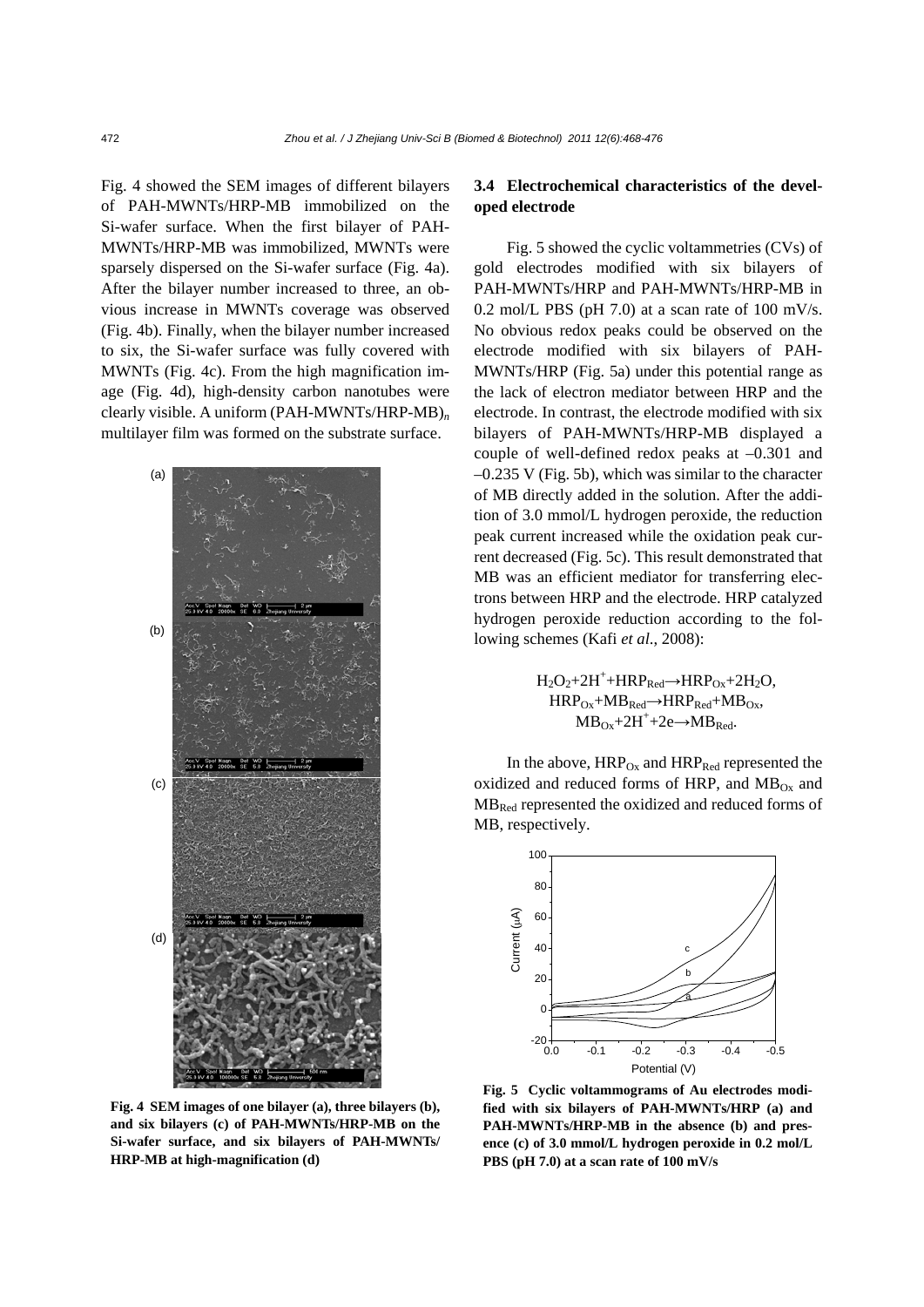#### **3.5 Influences of potential and pH**

The dependence of the biosensor response on the applied potential was studied (Fig. A1). With the increasing potential from  $-0.25$  to  $-0.05$  V, the sensitivity of the biosensor decreased. The background current decreased similarly to the trend of the sensitivity. In order to obtain higher sensitivity and lower background, and also avoid interference at high negative applied potentials, –0.2 V was chosen as working potential for this study.

The pH of the measurement solution affected the activity of immobilized HRP, resulting in the dependence of the biosensor response on pH (Fig. A2). Both of the sensitivity and the background current decreased from pH 6.0 to 8.0. The biosensor showed an optimum sensitivity of response and lower background to hydrogen peroxide at pH 7.0. Therefore, the suitable pH of the biosensor was set at pH 7.0.

## **3.6 Amperometric response of the developed reagentless biosensor**

Amperometric measurements were carried out in a stirred 0.2 mol/L PBS (pH 7.0) at an applied potential of –0.2 V. Fig. 6a presented the current responses of Au electrodes modified with six bilayers of PAH/ HRP-MB and PAH-MWNTs/HRP-MB on consecutive addition of 10 μmol/L hydrogen peroxide. The current response of Au electrode modified with six bilayers of PAH-MWNTs/HRP-MB was much higher than that of PAH/HRP-MB. The result indentified that the introduced MWNTs increased the catalytic current response of the electrode. A typical amperometric response of Au electrode modified with six bilayers of PAH-MWNTs/HRP-MB to successive addition of hydrogen peroxide was shown in Fig. 6b. The maximum steady-state current was within 2 s. The linear response range of the biosensor was from  $3.0\times10^{-7}$  to  $3.2\times10^{-5}$  mol/L and from  $3.2\times10^{-5}$  to  $2.8 \times 10^{-4}$  mol/L with the linear regression equations of *I* (μA)=0.670+0.033*c* (μmol/L) (*R*=0.9991, *n*=16) and *I* (μA)=1.468+0.011*c* (μmol/L) (*R*=0.9974, *n*=11), respectively. Based on a signal to noise ration of 3,



**Fig. 6 Current responses of Au electrodes**  (a) Current responses of Au electrodes modified with six bilayers of PAH/HRP-MB and PAH-MWNTs/HRP-MB on successive addition of 10 μmol/L hydrogen peroxide; (b) A typical amperometric response of Au electrode modified with six bilayers of PAH-MWNTs/HRP-MB to successive addition of hydrogen peroxide at an applied potential of −0.2 V in 0.2 mol/L PBS (pH 7.0) and calibration curve (inset); (c) Amplified response curve of (b) in  $0-300$  s

| Electrode                        | Response time<br>(s) | Linear range<br>$(\mu \text{mol/L})$ | Detection limit<br>$(\mu$ mol/L) | Study                 |
|----------------------------------|----------------------|--------------------------------------|----------------------------------|-----------------------|
| Au/Precursor/(PAH-MWNTs/HRP-MB)6 | 2                    | $0.3 - 280.0$                        | 0.2                              | This work             |
| MWNTs/MG/HRP/GCE                 | <10                  | $0.5 - 20.0$                         | 0.5                              | Upadhyay et al., 2009 |
| HRP-MB/MWNTs/GC                  | $<$ 30               | $4 - 2000$                           | 1.0                              | Xu et al., 2003       |
| MB-Bir/HRP/OY/GCE                | 8                    | $1.5 - 8100.0$                       | 1.3                              | Yang et al., 2008     |
| HRP/Tb-MWNTs/GE                  | 8                    | $-400$                               | 1.7                              | Liu Y. et al., 2008   |
| Au/CS-MWNTs-NB-HRP               | 2                    | $1 - 240$                            | 0.12                             | Xi et al., 2009       |
| PVA/Hb/MWNTs/CILE                |                      | $1.2 - 30.0$                         | 0.5                              | Sun et al., 2009      |

Table 1 Comparison of the developed biosensor for H<sub>2</sub>O<sub>2</sub> detection with other biosensors

PAH: poly(allylamine hydrochloride); HRP: horseradish peroxidase; GCE: glassy carbon electrode; MB: methylene blue; MG: methylene green; MWNTs: multiwall carbon nanotubes; GC: glassy carbon; MB-Bir: MB-intercalated birnessite; QY: polyquaternium-10; Tb: toluidine blue; GE: graphite electrode; CS: chitosan; NB: nile blue; PVA: polyvinyl alcohol; CILE: carbon ionic liquid electrode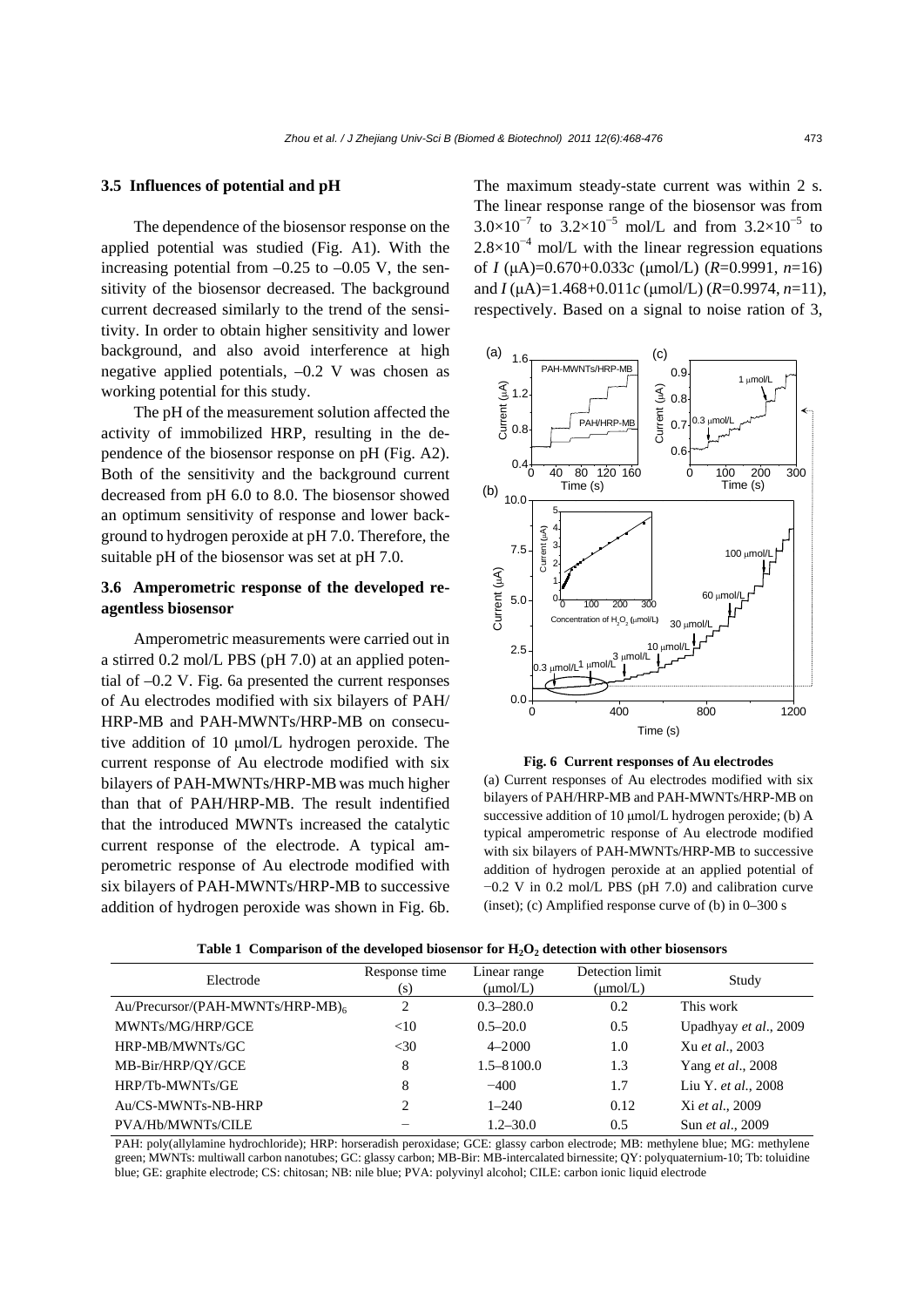the detection limit was  $2.0 \times 10^{-7}$  mol/L. The comparison of the prepared electrode with other reagentless electrodes fabricated with MWNTs or organic dye is listed in Table 1. It can be seen that the prepared electrode exhibited a faster response and a lower detection limit than those of other reported literature.

## **3.7 Reproducibility and stability of the reagentless biosensor**

The reproducibility and storage stability of the biosensor were studied. Among the reproducibility experiment, each measurement was performed in a separate PBS solution with consecutive addition of 10 μmol/L  $H_2O_2$  solution. The relative standard deviation (RSD) of the biosensor with eight successive measurements was 2.3%. The fabrication reproducibility was examined through measurements of six electrodes prepared in the same procedure independently and the RSD was 3.3%. When not in use, the modified electrode was stored in dry conditions at 4 °C in a refrigerator. After a storage period of one month, the biosensor retained approximately 86% of its original sensitivity. The 14% decay of the signal within the storage period involved the deviation. The result showed a long lifetime of the biosensor.

## **3.8 Selectivity and practicability of the prepared biosensor**

The selectivity of the prepared  $H_2O_2$  biosensor was evaluated through studying the influences of possible interfering substances including ascorbic acid, uric acid, and glucose. The addition of 0.2 mmol/L interfering substance into an electrochemical cell containing  $0.02$  mmol/L  $H_2O_2$  did not cause any observable interference, which was due to the low working potential of –0.2 V used in the measurement of the biosensor.

The prepared biosensor could be applied to the  $H<sub>2</sub>O<sub>2</sub>$  determination in biological and medical samples. The recovery of  $H_2O_2$  in real sample was determined, in the range of 96.8%–102.7%.

#### **4 Conclusions**

A type of reagentless biosensor based on functional MWNTs and enzyme-mediator biocomposite was formed by LBL assembly. Due to the excellent biocompatibility of HRP-MB biocomposite and the uniform LBL assembly, the immobilized HRP could retain its natural bioactivity and MB could efficiently shuttle electrons between HRP and the electrode surface. The incorporation of MWNTs in the bionanomultilayer enhanced the surface coverage concentration of the electroactive enzyme and increased the catalytic current response of the electrode. The resulting biosensor provided favorable analytical characteristics for  $H_2O_2$  including a faster response, a lower detection limit, and an effective antiinterference capability. This approach provided a versatile platform for the further development of reagentless biosensors.

#### **References**

- Ariga, K., Hill, J.P., Ji, Q.M., 2007. Layer-by-layer assembly as a versatile bottom-up nanofabrication technique for exploratory research and realistic application. *Phys. Chem. Chem. Phys.*, **9**(19):2319-2340. [doi:10.1039/ b700410a]
- Cooper, T.M., Campbell, A.L., Crane, R.L., 1995. Formation of polypeptide-dye multilayers by electrostatic selfassembly technique. *Langmuir*, **11**(7):2713-2718. [doi:10. 1021/la00007a061]
- Deng, L., Wang, Y.Z., Shang, L., Wen, D., Wang, F., Dong, S.J., 2008. A sensitive NADH and glucose biosensor tuned by visible light based on thionine bridged carbon nanotubes and gold nanoparticles multilayer. *Biosens. Bioelectron.*, **24**(4):951-957. [doi:10.1016/j.bios.2008. 07.066]
- Fendler, J.H., 1996. Self-assembled nanostructured materials. *Chem. Mater.*, **8**(8):1616-1624. [doi:10.1021/cm960116n]
- Hammond, P.T., 2004. Form and function in multilayer assembly: new applications at the nanoscale. *Adv. Mater.*, **16**(15):1271-1293. [doi:10.1002/adma.200400760]
- Jiang, X.M., Chen, Z.C., Yang, S.M., Lin, H.F., Lin, X.F., 2004. Method of spectrophotometric microanalysis based on HRP/PET self-assembly film. *Chin. Chem. Lett.*, **15**(5): 547-550.
- Kafi, A.K.M., Wu, G.S., Chen, A.C., 2008. A novel hydrogen peroxide biosensor based on the immobilization of horseradish peroxidase onto Au-modified titanium dioxide nanotube arrays. *Biosens. Bioelectron.*, **24**(4):566-571. [doi:10.1016/j.bios.2008.06.004]
- Kim, J.P., Lee, B.Y., Hong, S., Sim, S.J., 2008. Ultrasensitive carbon nanotube-based biosensors using antibodybinding fragments. *Anal. Biochem.*, **381**(2):193-198. [doi:10.1016/j.ab.2008.06.040]
- Li, J., Xiao, L.T., Liu, X.M., Zeng, G.M., Huang, G.H., Shen, G.L., Yu, R.Q., 2003. Amperometric biosensor with HRP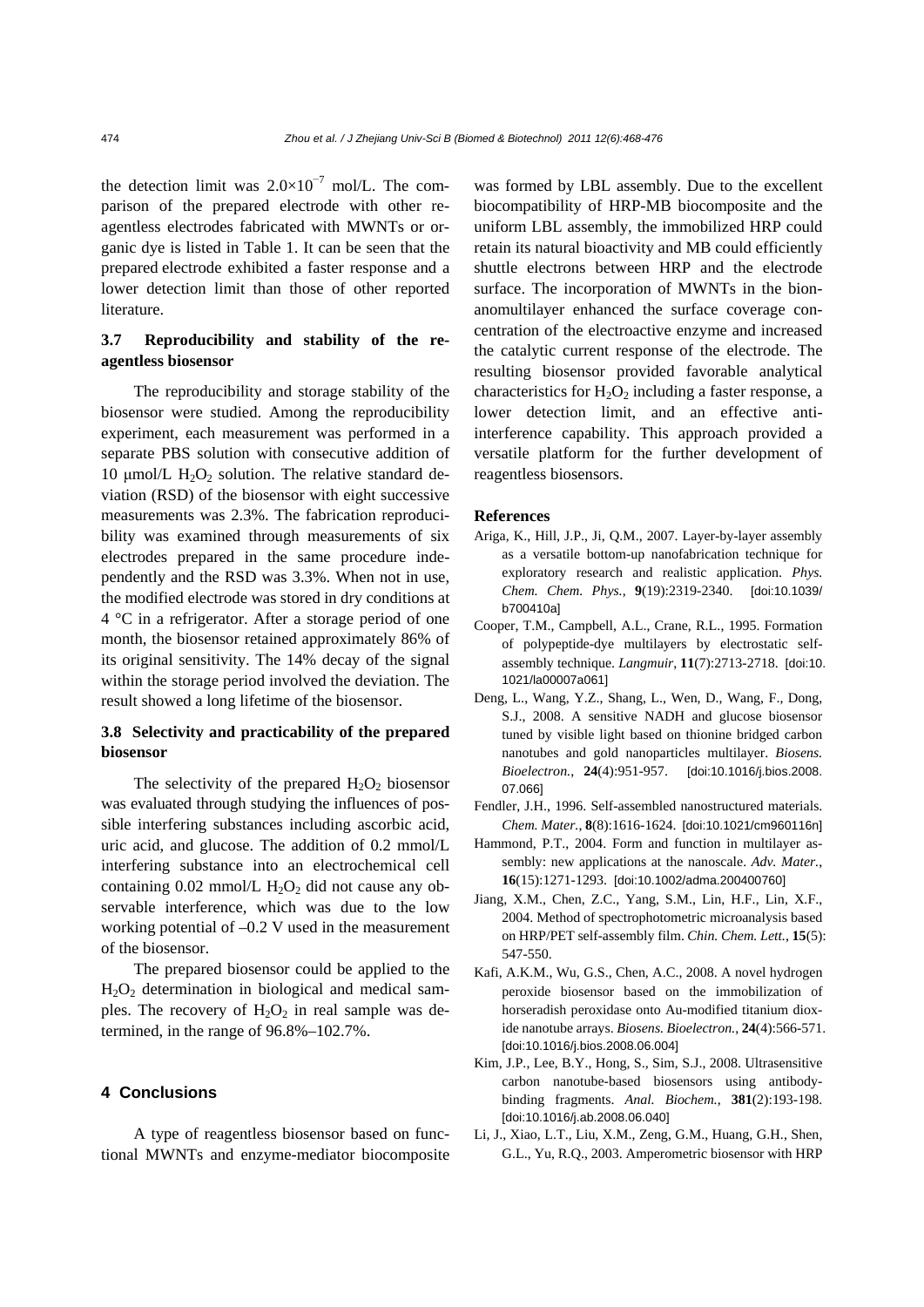immobilized on a sandwiched nano-Au/polymerized *m*-phenylenediamine film and ferrocene mediator. *Anal. Bioanal. Chem.*, **376**(6):902-907. [doi:10.1007/s00216- 003-1989-8]

- Liu, G.D., Lin, Y.H., 2006. Amperometric glucose biosensor based on self-assembling glucose oxidase on carbon nanotubes. *Electrochem. Commun.*, **8**(2):251-256. [doi: 10.1016/j.elecom.2005.11.015]
- Liu, L.J., Zhang, F., Xi, F.N., Chen, Z.C., Lin, X.F., 2008. Uniform bionanomultilayer constructed with soluble multiwall carbon nanotubes and its application as biosensor. *J. Electroanal. Chem.*, **623**(2):135-141. [doi:10. 1016/j.jelechem.2008.07.008]
- Liu, Y., Lei, J.P., Ju, H.X., 2008. Amperometric sensor for hydrogen peroxide based on electric wire composed of horseradish peroxidase and toluidine blue-multiwalled carbon nanotubes nanocomposite. *Talanta*, **74**(4):965- 970. [doi:10.1016/j.talanta.2007.08.001]
- Ma, L.P., Yuan, R., Chai, Y.Q., Chen, S.H., Ling, S.J., 2009. Amperometric hydrogen peroxide biosensor based on covalently immobilizing thionine as a mediator. *Bioprocess Biosyst. Eng.*, **32**(4):537-544. [doi:10.1007/s00449- 008-0275-8]
- Mamedov, A.A., Kotov, N.A., Prato, M., Guldi, D.M., Wicksted, J.P., Hirsch, A., 2002. Molecular design of strong single-wall carbon nanotube/polyelectrolyte multilayer composites. *Nat. Mater.*, **1**(3):190-194. [doi:10.1038/ nmat747]
- Ou, C.F., Chen, S.H., Yuan, R., Chai, Y.Q., Zhong, X., 2008. Layer-by-layer self-assembled multilayer films of multiwalled carbon nanotubes and platinum-Prussian blue hybrid nanoparticles for the fabrication of amperometric immunosensor. *J. Electroanal. Chem.*, **624**(1-2):287-292. [doi:10.1016/j.jelechem.2008.09.017]
- Ozoemena, K.I., Nyokong, T., 2006. Novel amperometric glucose biosensor based on an ether-linked cobalt(II) phthalocyanine–cobalt(II) tetraphenylporphyrin pentamer as a redox mediator. *Electrochim. Acta*, **51**(24):5131- 5136. [doi:10.1016/j.electacta.2006.03.055]
- Qiu, J.D., Deng, M.Q., Liang, R.P., Xiong, M., 2008. Ferrocene-modified multiwalled carbon nanotubes as building block for construction of reagentless enzymebased biosensors. *Sens. Actuators B-Chem.*, **135**(1):181- 187. [doi:10.1016/j.snb.2008.08.017]
- Ricci, F., Goncalves, C., Amine, A., Gorton, L., Palleschi, G., Moscone, D., 2003. Electroanalytical study of Prussian blue modified glassy carbon paste electrodes. *Electroanalysis*, **15**(14):1204-1211. [doi:10.1002/elan.200390148]
- Sheng, Q., Zheng, J., 2009. Bienzyme system for the biocatalyzed deposition of polyaniline templated by multiwalled carbon nanotubes: a biosensor design. *Biosens. Bioelectron.*, **24**(6):1621-1628. [doi:10.1016/j.bios.2008.08.029]
- Shi, Y.T., Yuan, R., Chai, Y.Q., Tang, M.Y., He, X.L., 2007.

Amplification of antigen-antibody interactions via backfilling of HRP on the layer-by-layer self-assembling of thionine and gold nanoparticles films on Titania nanoparticles/gold nanoparticles-coated Au electrode. *J. Electroanal. Chem.*, **604**(1):9-16. [doi:10.1016/j.jelechem. 2007.02.027]

- Sun, W., Li, X.Q., Wang, Y., Zhao, R.J., Jiao, K., 2009. Electrochemistry and electrocatalysis of hemoglobin on multiwalled carbon nanotubes modified carbon ionic liquid electrode with hydrophilic EMIMBF4 as modifier. *Electrochim. Acta*, **54**(17):4141-4148. [doi:10.1016/j. electacta.2009.02.055]
- Terry, L.A., White, S.F., Tigwell, L.J., 2005. The application of biosensors to fresh produce and the wider food industry. *J. Agric. Food Chem.*, **53**(5):1309-1316. [doi:10.1021/ jf040319t]
- Upadhyay, A.K., Ting, T.W., Chen, S.M., 2009. Amperometric biosensor for hydrogen peroxide based on coimmobilized horseradish peroxidase and methylene green in ormosils matrix with multiwalled carbon nanotubes. *Talanta*, **79**(1):38-45. [doi:10.1016/j.talanta.2009.03.010]
- Xi, F.N., Liu, L.J., Chen, Z.C., Lin, X.F., 2009. One-step construction of reagentless biosensor based on chitosancarbon nanotubes-nile blue-horseradish peroxidase biocomposite formed by electrodeposition. *Talanta*, **78**(3): 1077-1082. [doi:10.1016/j.talanta.2009.01.023]
- Xu, F., Wang, L., Gao, M., Jin, L., Jin, J., 2002. Amperometric sensor for glucose and hypoxanthine based on a  $Pd-IrO<sub>2</sub>$ modified electrode by a co-crosslinking bienzymic system. *Talanta*, **57**(2):365-373. [doi:10.1016/S0039-9140 (02)00038-3]
- Xu, J.J., Zhou, D.M., Chen, H.Y., 1998. A reagentless hydrogen peroxide biosensor based on the coimmobilization of thionine and horseradish peroxidase by their crosslinking with glutaraldehyde on glassy carbon electrode. *Electroanalysis*, **10**(10):713-716. [doi:10.1002/(SICI)1521- 4109(199808)10:10<713::AID-ELAN713>3.3.CO;2-Y]
- Xu, J.Z., Zhu, J.J., Wu, Q., Hu, Z., Chen, H.Y., 2003. An amperometric biosensor based on the coimmobilization of horseradish peroxidase and methylene blue on a carbon nanotubes modified electrode. *Electroanalysis*, **15**(3): 219-224. [doi:10.1002/elan.200390027]
- Yang, X.S., Chen, X., Zhang, X., Yang, W.S., Evans, D.G., 2008. Intercalation of methylene blue into layered manganese oxide and application of the resulting material in a reagentless hydrogen peroxide biosensor. *Sens. Actuators B-Chem.*, **129**(2):784-789. [doi:10.1016/j.snb.2007.09.063]
- Yao, H.Q., Hu, N.F., 2010. pH-switchable bioelectrocatalysis of hydrogen peroxide on layer-by-layer films assembled by concanavalin A and horseradish peroxidase with electroactive mediator in solution. *J. Phys. Chem. B*, **114**(9): 3380-3386. [doi:10.1021/jp912203d]